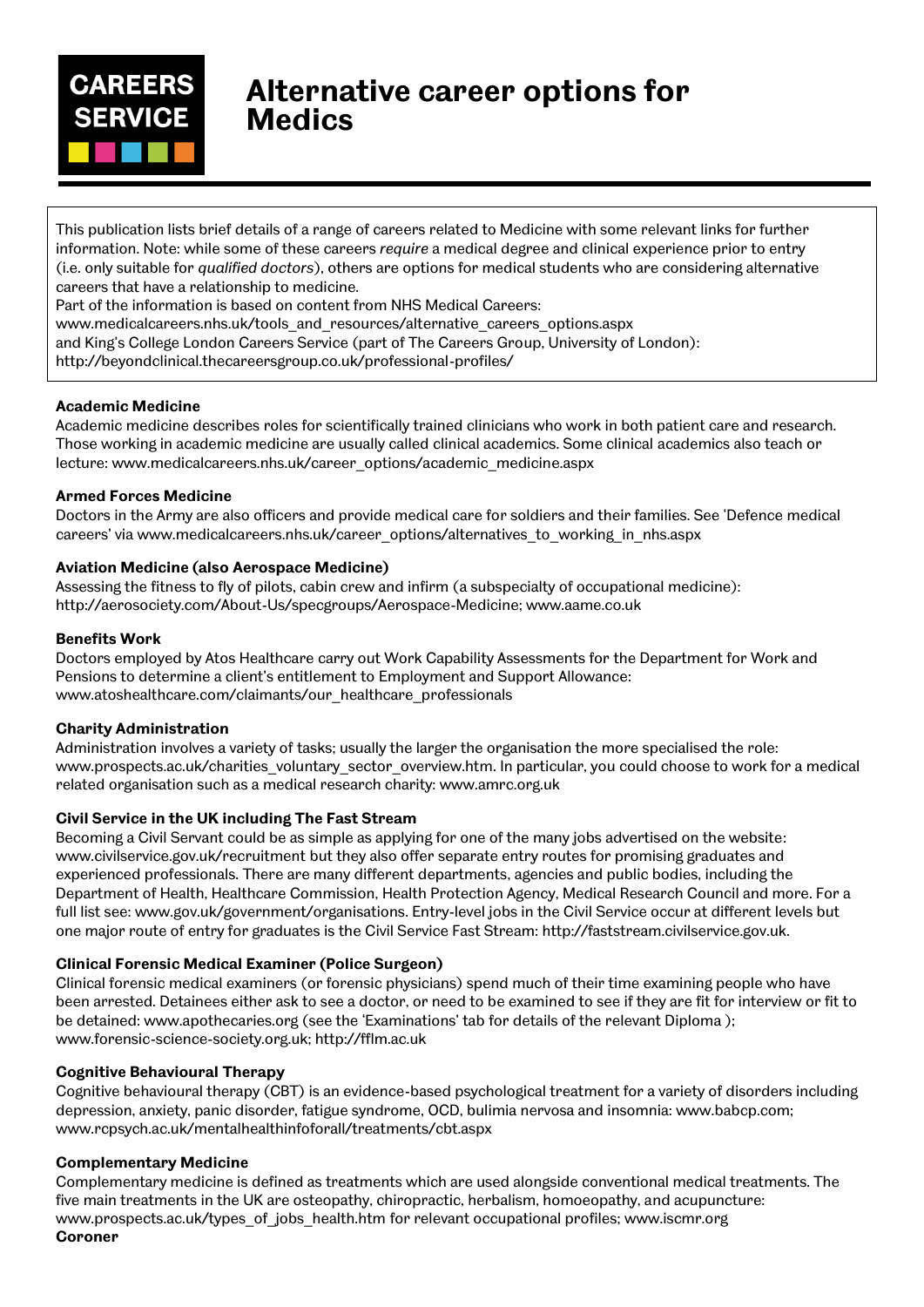An independent judicial officer responsible for inquiring into violent, sudden and unexpected, unnatural, or suspicious deaths. Coroners need to have a minimum number of years of judicial experience, so a legal career is the first step. Few coroners are doctors but some have qualifications in both medicine and law: www.coronersociety.org.uk

### **Diving Medicine**

Qualified physicians whose work may involve diving research, training, performing "fitness to dive" medical examinations, or treating diving related injuries: www.ddrc.org

### **Expedition Medicine**

Doctors who are expedition medical officers have duties which include risk assessment of the environment and activities, medical histories of participants, assembling medical kit, and advice on immunisations. During the trip they are responsible for managing those who become ill or injured and arranging evacuation in an emergency: www.expeditionmedicine.co.uk; www.wildernessmedicaltraining.co.uk

### **Forensic Pathology**

Forensic pathology is open to medical graduates who have completed foundation training. It is the specialised branch of histopathology concerned with the investigation of deaths where there are medico-legal implications, for example, suspected homicides, death in custody and other complex medico-legal cases: www.rcpath.org/careers/forensicpathology; http://fflm.ac.uk

### **Health Economics**

Health economists study the functioning of the health care system. Their aim is to obtain maximum value for money by ensuring not just the clinical effectiveness, but also the cost-effectiveness of healthcare provision: www.ohe.org

### **Health Policy**

Health policy analysis is the process of assessing and choosing between spending and resource alternatives that affect the health care system and the health of the general public: www.fph.org.uk/being a public health consultant

### **Health Promotion**

Helps people to improve and increase control over their health. Plan, ensure implementation of, and evaluate policies and strategies to promote health within a specialist setting, relating to a specific issue, or within a particular population: www.rsph.org.uk; www.ihpe.org.uk/memb/institute.htm; www.nhscareers.nhs.uk/a-to-z/#H; www.phorcast.org.uk

### **Health Service Management**

Responsible for the provision and commissioning of local health care through the management of hospital, general practitioner (GP) and community health services. Managers liaise with all levels of medical staff, whilst considering the demands of political policy and local circumstances: www.nhscareers.nhs.uk/manage.shtml

### **Healthcare Scientist**

Many roles are lab-based although others are patient-facing roles. Work in one of four broad areas within the NHS, namely life sciences, physiological sciences, clinical engineering and medical physics, or bioinformatics: www.nhscareers.nhs.uk/explore-by-career/healthcare-science/

### **Insurance Medicals**

A number of the larger insurance companies employ doctors to carry out medicals. Some will provide training. For a list of insurance companies: www.abi.org.uk

### **International Aid and Development**

Offers opportunities for clinical personnel as well as roles in other areas where a medical background could be useful, such as project planning and management:

www.prospects.ac.uk/international\_aid\_development\_worker\_job\_description.htm; www.wse.org.uk

# **Management Consultancy**

Management consultants initiate and implement technological, organisational and behavioural changes in an organisation. Their work involves providing objective appraisals of business operations. Some work in healthcare consultancy: www.prospects.ac.uk/management\_consultant\_job\_description.htm

### **Medical Devices Equipment Engineer**

The medical device industry covers the research, development, manufacture, regulation, marketing and selling of devices from a straightforward dressing to a complex surgical robot. Medical devices are an essential element of health care and play a role in diagnosing, preventing and treating disease, illness and medical conditions. The NHS recruits some Healthcare Scientists into Clinical Engineering & Medical Physics via the NHS Scientist Training Programme (see relevant section of www.nhscareers.nhs.uk). The Association of British Healthcare Industries (ABHI) is the industry association for the UK medical devices sector: www.abhi.org.uk/home.aspx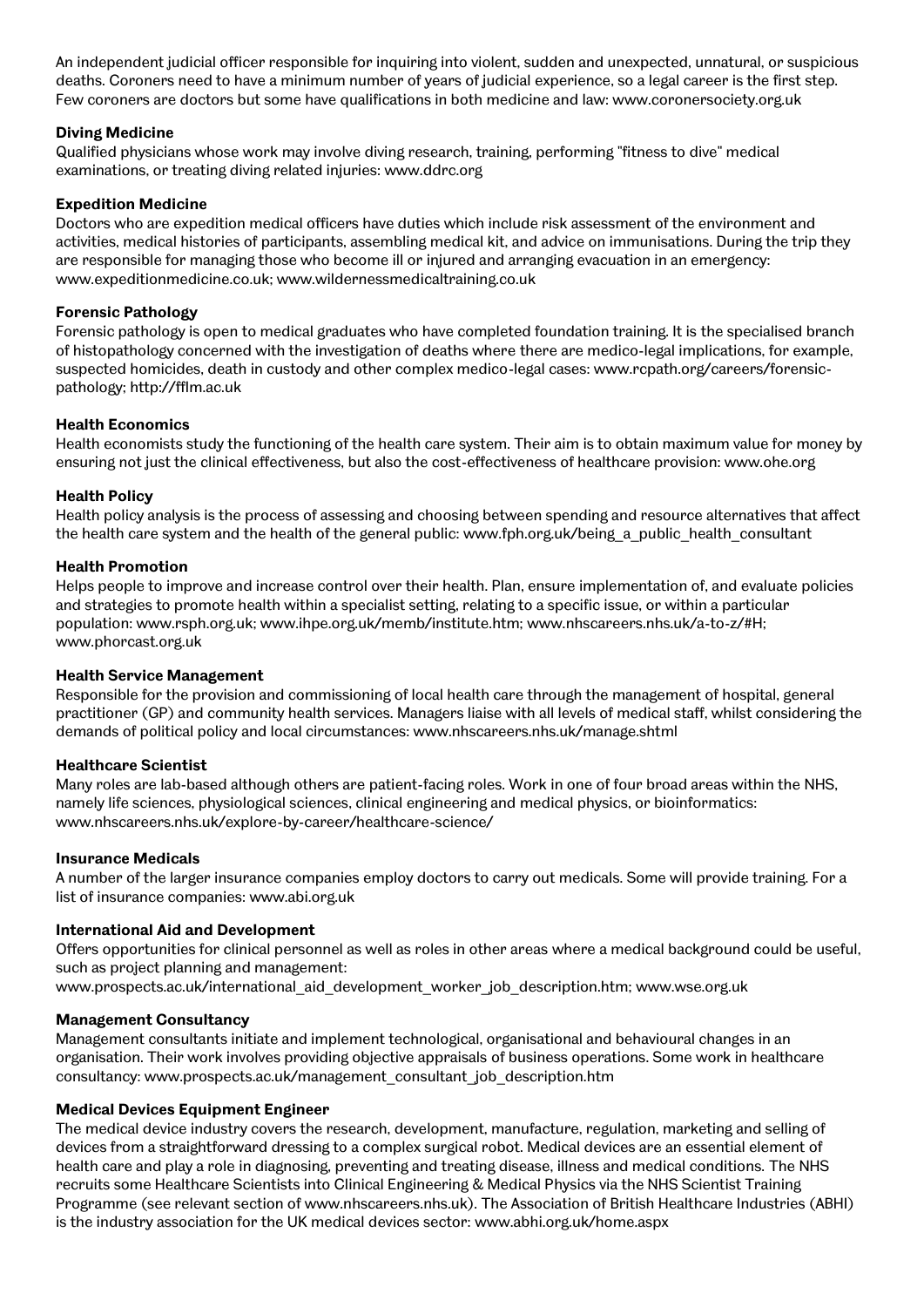### **Medical Education**

Medical education is the provision of education related to becoming a doctor, either the initial training at medical school, or postgraduate training. Working as a lecturer in academia usually follows a PhD and postgraduate research experience (see also Medical Research below):

www.prospects.ac.uk/higher\_education\_lecturer\_entry\_requirements.htm; www.asme.org.uk.

# **Medical Informatics**

Medical informatics deals with the resources, devices, and methods required to optimise the acquisition, storage, retrieval, and use of information in health and biomedicine: www.nhscareers.nhs.uk/explore-by-career/healthinformatics: www.ebi.ac.uk; www.biomedcentral.com/bmcmedinformdecismak

# **Medical Journalism/Writing**

Medical journalists write articles on medical matters for a variety of media including newspapers, magazines and professional journals, both in print and online, or work in broadcast media. A medical writer is anyone engaged in communication in the medical or allied professions and sciences. The purpose of medical writing is to create documents that effectively and clearly express the messages the data have to tell: www.emwa.org/Mum/Career.pdf www.medcommsnetworking.co.uk/startingout/; www.mjauk.org; www.absw.org.uk

# **Medical Law**

Dual qualifications in medicine and law are sought-after, particularly for roles in medical defence organisations, or for risk managers for health trusts or for coroners. Law firms also look out for people specialising in medical law: www.lawsociety.org.uk; www.sodil.co.uk (Society of Doctors in Law)

# **Medical lllustration/Clinical Photography**

A medical illustrator is a professional artist who interprets and creates visual material to help record and disseminate medical, biological and related knowledge: www.imi.org.uk. Medical photographers produce accurate and objective images that truthfully record injuries and diseases, as well as the progress of operations and medical procedures: www.nhscareers.nhs.uk/explore-by-career/healthcare-science/careers-in-healthcare-science/careers-in-clinicalengineering-and-medical-physics/clinical-photography/; www.imi.org.uk/document/careers-in-medical-illustration

# **Medical Publishing**

There are a wide range of roles within publishing. These include editor, proofreader, graphic designer, planner, sales and marketing. Individuals may work on printed or digital information in the form of books, magazines, journals, newspapers, databases, directories and electronic media: www.medcommsnetworking.co.uk/aboutus.html

# **Medical Research (see also Scientific Research and Development below)**

Medical researchers are employed in industry, academia, research institutes, medical research charities and hospital labs. Through planning and conducting experiments and analysing results, researchers learn more about the human body. Within academia, many work in post-doctoral positions on short-term contracts and obtaining permanent positions can be difficult. Outside academia, industry and charities rely on generating funding and therefore research can be results-driven: www.medicalcareers.nhs.uk/career\_options/alternatives\_to\_practice/medical\_research.aspx

# **Medical Sales**

Medical representatives are the key contacts between the pharmaceutical / medical equipment industry and the medical profession. They have the responsibility of promoting their company's products directly to GPs and hospital doctors: http://careers.abpi.org.uk/working-in-the-industry/commercial/Pages/default.aspx; www.allaboutmedicalsales.com

# **Medical Translation**

A medical translator produces alternative versions of original medical materials in other languages. As well as the obvious requirements of language skills and familiarity with technical terminology, you would also need an ability to conduct any background research for appropriate terms, and an understanding of the cultural problems of translation: http://beyondclinical.thecareersgroup.co.uk/professional-profiles/medical-translation/

# **Nutritional Medicine**

The basic principles of nutritional medicine are to identify the underlying cause of illness, ensure the body receives the nutrients it needs to rebalance and repair itself, and to remove from the diet substances that aggravate the condition. Jobs exist in the health & medical services, and in the food and food supplement industries: www.nutritionsociety.org

# **Occupational Medicine**

Occupational medicine is a medical specialty that deals with the relation between work and health: preventing injuries and illness that can occur as a result of work and rehabilitating people back into the workforce if they have had an injury or illness: www.som.org.uk; www.fom.ac.uk/education/careers